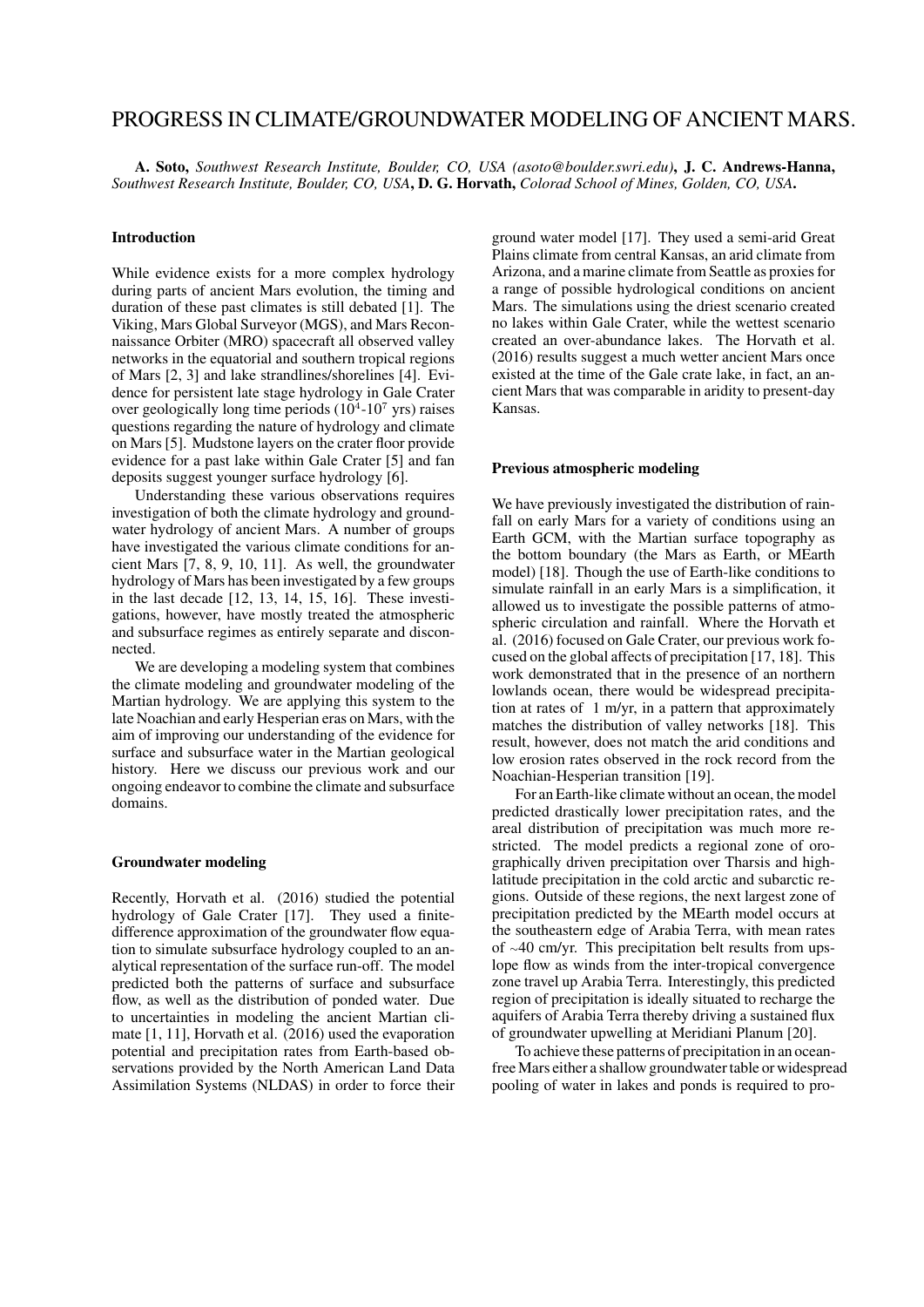vide a source of water in order to sustain surface and near surface water in the tropics and mid-latitudes [18]. Ultimately, the available water will be 'cold-trapped' in the polar regions. Therefore, liquid water on an early arid Mars would have a limited time to erode the surface or recharge aquifers in the tropics and mid-latitudes. However, times of high orbital obliquity or transient perturbations from impacts or volcanic eruptions could mobilize the cold-trapped water, potentially resetting early Mars' hydrological system [21, 22].

#### The next step in atmosphere-subsurface modeling

Clearly, the use of Earth-like precipitation levels [17] or Earth-like climate conditions [18] are not realistic and fail to accurately capture the potential hydrological conditions on ancient Mars. Therefore, we are developing updated versions of the models from Soto et al. (2010) and Horvath et al. (2016) in order to improve our understanding of the ancient Martian hydrology and climate [17, 18]. These models will be run together, though not necessarily coupled, in order to improve our understanding of the paleo-hydrological conditions on **Mars**.

To simulate an ancient Martian climate, we use the Mars Weather Research and Forecasting (MarsWRF) GCM [23]. This version of MarsWRF includes a correlatedk radiative transfer scheme designed for use in Martian paleoclimate studies [24]. To achieve warmer climate conditions than will be generated by the current state of the model, we added a gray infrared absorption factor. Although this is an non-physical means of achieving warm temperatures, it has been shown to be a useful method for exploring a range of warm climate conditions on early Mars by circumventing the question of the specific greenhouse mechanism responsible for the warming [11]. We implemented a moist convection scheme to handle multiple forms of precipitation of water, including rainfall and snow. With this version of MarsWRF, we explore the range of paleoclimate conditions, from cold-dry to warm-wet.

The climate modeling produces precipitation and evaporation maps that are used in the groundwater modeling. Just like in Horvath et al. (2016), we use a hydrological model solves the groundwater flow equation using finite difference methods while using an analytical solution for the surface run-off calculations [17]. This time, the subsurface hydrology model is forced using the results from our MarsWRF simulations. We also accounted for a range in sub-surface properties, focusing on the effects of aquifer permeability. This model incorporates a horizontally uniform aquifer permeability ranging from  $10^{-9}$  cm<sup>2</sup> (comparable to a consolidated bedrock aquifer) to  $10^{-6}$  cm<sup>2</sup> (comparable to a fractured aquifer) and and assumes a simple exponential decrease with depth of the permeability to simulate the closure of pore space.

We will present current results from this new climate/groundwater modeling and show how the two components of the hydrological system interact in the arid conditions of the Noachian-Hesperian transition. We will also discuss our future plans for this type of modeling.

## References

- [1] R. D. Wordsworth (2016) *Annual Review of Earth and Planetary Sciences* 44:381.
- [2] C. I. Fassett, et al. (2008) *Icarus* 198(1):37.
- [3] B. M. Hynek, et al. (2010) *J Geophys Res* 115(E9).
- [4] G. Di Achille, et al. (2009) *Geophysical Research Letters* 36(14).
- [5] J. P. Grotzinger, et al. (2015) *Science* 350(6257):aac7575.
- [6] M. C. Palucis, et al. (2014) *Journal of Geophysical Research: Planets* 119(4):705 ISSN 2169-9100.
- [7] R. A. Urata, et al. (2013) *Icarus* 226(1):229 ISSN 0019-1035.
- [8] M. A. Mischna, et al. (2013) *Journal of Geophysical Research: Planets*.
- [9] R. Wordsworth, et al. (2013) *Icarus* 222:1.
- [10] R. M. Ramirez, et al. (2014) *Nature Geosci* 7(1):59.
- [11] R. D. Wordsworth, et al. (2015) *Journal of Geophysical Research: Planets*.
- [12] K. P. Harrison, et al. (2004) *Geophysical Research Letters* 31(14):n/a ISSN 1944-8007.
- [13] K. P. Harrison (2005) *Journal of Geophysical Research* 110(E12).
- [14] J. C. Andrews-Hanna, et al. (2007) *Nature* 446:163.
- [15] J. C. Andrews-Hanna, et al. (2010) *Journal of Geophysical Research: Planets* 115(E6):n/a ISSN 2156-2202.
- [16] J. C. Andrews-Hanna, et al. (2011) *J Geophys Res* 116(E2).
- [17] D. G. Horvath, et al. (2016) in *Lunar and Planetary Science Conference* vol. 47 2474.
- [18] A. Soto, et al. (2010) in *Lunar and Planetary Institute Science Conference Abstracts* vol. 41 2397.
- [19] M. P. Golombek, et al. (2006) *Journal of Geophysical Research: Planets* 111(E12).